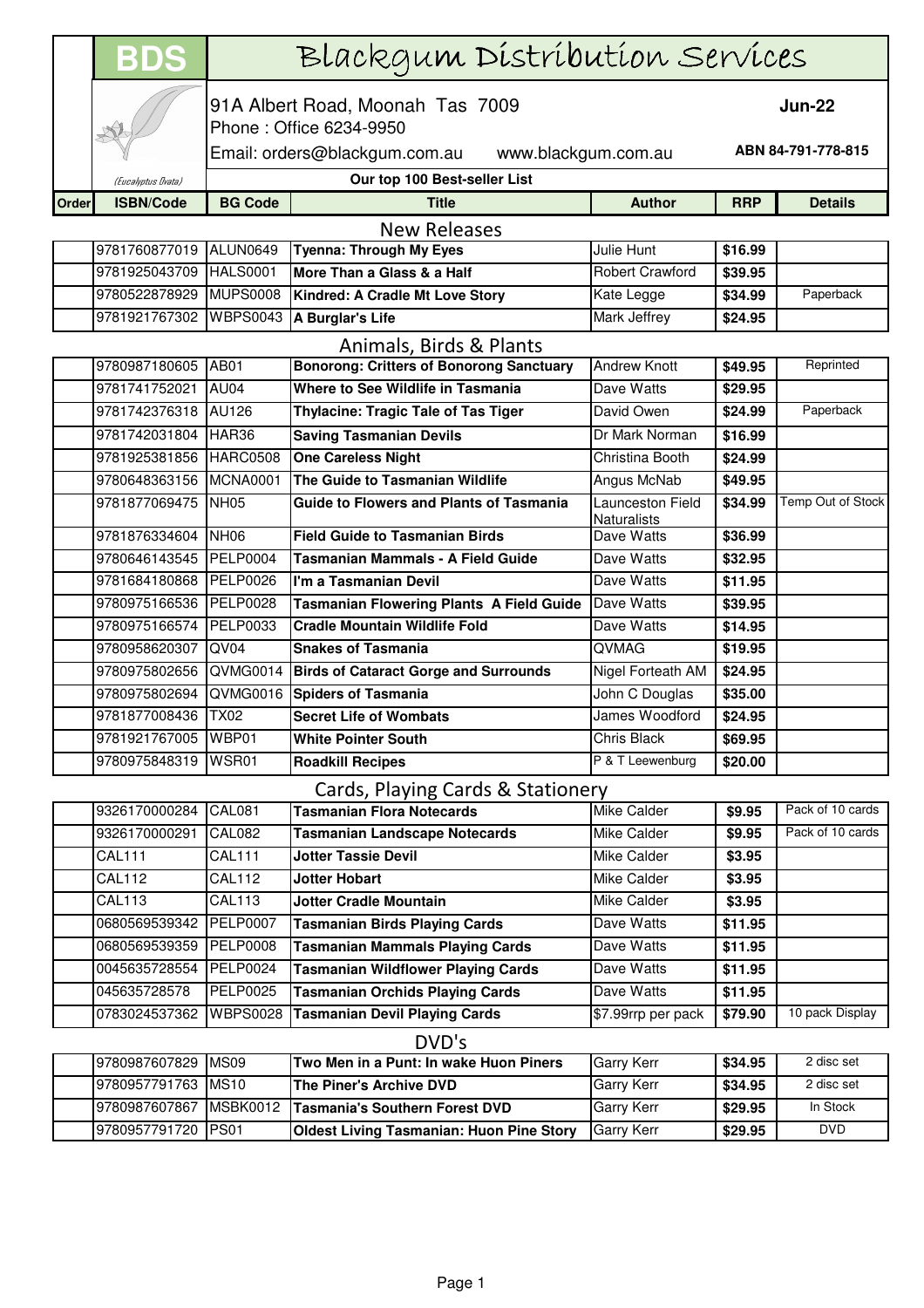|       | <b>BDS</b>                  | Blackgum Distribution Services                              |                                                  |                         |                    |                                       |  |
|-------|-----------------------------|-------------------------------------------------------------|--------------------------------------------------|-------------------------|--------------------|---------------------------------------|--|
|       |                             | 91A Albert Road, Moonah Tas 7009<br>Phone: Office 6234-9950 |                                                  |                         | <b>Jun-22</b>      |                                       |  |
|       |                             | Email: orders@blackgum.com.au<br>www.blackgum.com.au        |                                                  |                         | ABN 84-791-778-815 |                                       |  |
|       | (Eucalyptus Dvata)          |                                                             | Our top 100 Best-seller List                     |                         |                    |                                       |  |
| Order | <b>ISBN/Code</b>            | <b>BG Code</b>                                              | <b>Title</b>                                     | <b>Author</b>           | <b>RRP</b>         | <b>Details</b>                        |  |
|       | Camping, Bushwalking & Maps |                                                             |                                                  |                         |                    |                                       |  |
|       | 9781921874314               | BY01                                                        | <b>Camping Guide to Tasmania</b>                 | Savage & Lewis          | \$32.99            | 5th Edition                           |  |
|       | 9781922131195               | <b>BY15</b>                                                 | Best Bush, Coast & Village Walks SE Tas          | Ingrid Roberts          | \$32.99            |                                       |  |
|       | 9781786310132               | CICP0001                                                    | <b>Hiking the Overland Track</b>                 | <b>Warwick Sprawson</b> | \$39.99            |                                       |  |
|       | 9781741175349               | <b>EXAU0105</b>                                             | <b>Top Walks in Tasmania</b>                     | Melanie Ball            | \$34.99            | Replaces 100<br>Walks                 |  |
|       | 9321438002246               | <b>HEMA0020</b>                                             | <b>Tasmania Handy Map 11th Edition</b>           |                         | \$9.95             |                                       |  |
|       | 9781920995119               | JH01                                                        | Day Walks Tasmania                               | John Chapman            | \$39.95            |                                       |  |
|       | 9781920995133               | JH02                                                        | Cradle Mountain, Lake St Clair National          | John Chapman            | \$39.95            | 6th Edition                           |  |
|       | 9781920995034               | JH03                                                        | South West Tasmania                              | John Chapman            | \$42.50            | New Edition                           |  |
|       | 9781920995096 JH04          |                                                             | <b>Overland Track</b>                            | John Chapman            | \$19.95            |                                       |  |
|       | 9781920995072               | JH08                                                        | <b>South Coast Track</b>                         | John Chapman            | \$19.95            | New Edition                           |  |
|       | 9781920995188 JHCN0013      |                                                             | <b>Short Walks Southern Tasmania</b>             | John Chapman            | \$24.95            |                                       |  |
|       | 9781920995195               | <b>JHCN0014</b>                                             | <b>Short Walks Northern Tasmania</b>             | John Chapman            | \$24.95            |                                       |  |
|       | 9318923008326               | <b>TM09</b>                                                 | <b>Cradle Mt Day Walk Map &amp; Notes</b>        |                         | \$6.95             | Map                                   |  |
|       | 9318923008333               | <b>TM10</b>                                                 | <b>South Coast Walks Map &amp; Notes</b>         |                         | \$11.95            | Map                                   |  |
|       | 9318923008340               | <b>TM11</b>                                                 | Walls of Jerusalem Map & Notes                   |                         | \$11.95            | Map                                   |  |
|       | 9318923008371               | <b>TM14</b>                                                 | <b>Freycinet National Park Map &amp; Notes</b>   |                         | \$11.95            | Map                                   |  |
|       | 9780994474346               | <b>TASM0037</b>                                             | <b>Tasmania's National Parks &amp; Reserves</b>  | Parks & Wildlife        | \$4.95             | <b>Visitors Guide</b>                 |  |
|       | 9780987189981               | <b>TASM0038</b>                                             | <b>Overland Track Guidebook</b>                  | Parks & Wildlife        | \$18.00            |                                       |  |
|       | <b>TASM0041</b>             | <b>TASM0041</b>                                             | <b>Visitors Map of Tasmania 2021</b>             |                         | \$5.00             | Re-printing                           |  |
|       | 9318923026269               | <b>TM27</b>                                                 | <b>Cradle Mt - Lake St Clair Map &amp; Notes</b> |                         | \$15.95            | Waterproof Map                        |  |
|       |                             |                                                             | Food & Wine Books                                |                         |                    |                                       |  |
|       | 9780733332807 ABC16         |                                                             | A Year on the Farm                               | Sally Wise              | \$34.99            |                                       |  |
|       | 9780733334061               | ABC20                                                       | <b>Sally Wise: Complete Preserves</b>            | Sally Wise              | \$29.99            |                                       |  |
|       | 9780994341686               | <b>EMM0007</b>                                              | <b>Seafood Everyday 2nd Edition</b>              | <b>Eloise Emmett</b>    | \$43.95            |                                       |  |
|       | 9780994341662               | <b>EMM0005</b>                                              | <b>Tasmania Pantry Cookbook 2</b>                | Eloise Emmett           | \$43.95            |                                       |  |
|       | 9781741174809               | <b>EX99</b>                                                 | For the Love of Food                             | Helen Hayward           | \$19.99            | was \$49.95                           |  |
|       | 9781760523992 MUR155        |                                                             | <b>Gourmet Farmer Deli Book</b>                  | Evans et al             | \$49.99            | <b>New Edition</b>                    |  |
|       | 9781743365816               | <b>MUR186</b>                                               | Not Just Jam                                     | <b>Matthew Evans</b>    | \$35.00            |                                       |  |
|       | 9780648915409               | NGAH0003                                                    | <b>Brain Body Food</b>                           | <b>Ngaire Hobbins</b>   | \$28.95            |                                       |  |
|       | 9781921382451               | <b>PG173</b>                                                | <b>Agrarian Kitchen</b>                          | Rodney Dunn             | \$59.99            |                                       |  |
|       | 9781921384394               | PG468                                                       | <b>Truffle Cookbook</b>                          | Rodney Dunn             | \$59.99            |                                       |  |
|       | 9780646924212 PIT01         |                                                             | Vintage Tasmania                                 | <b>Tony Walker</b>      | \$49.95            |                                       |  |
|       | 9780724621606               | SD <sub>01</sub>                                            | <b>Central Cookery Book</b>                      | A C Irvine              | \$24.95            |                                       |  |
|       | 9780949089045               | SH <sub>01</sub>                                            | <b>Australian Apple Recipe Book</b>              |                         | \$9.95             |                                       |  |
|       | 9780949089168               | <b>SH04</b>                                                 | <b>Australian Pumpkin Recipe Book</b>            |                         | \$9.95             |                                       |  |
|       | 9780949089243 SH07          |                                                             | <b>Australian Historical Recipe Book</b>         |                         | \$9.95             |                                       |  |
|       | 9781921767241               | <b>WBPS0022</b>                                             | <b>Tasmanian Cheese Recipe Book</b>              | Annie Honeywood         | \$12.95            |                                       |  |
|       | 9781921767258               | <b>WBPS0023</b>                                             | <b>Tasmanian Honey Recipe Book 2nd Edition</b>   | Annie Honeywood         | \$12.95            | <b>Reprint Under</b><br>Consideration |  |
|       | 9781921767319               | <b>WBPS0045</b>                                             | <b>Australian Convict Recipe Book</b>            |                         | \$12.95            |                                       |  |
|       | <b>Fishing Books</b>        |                                                             |                                                  |                         |                    |                                       |  |
|       | 9781865132280               | <b>AFN010</b>                                               | <b>Australian Fish ID Pocket Guide</b>           | Frank Prokop            | \$14.99            |                                       |  |
|       | 9781921878817               | <b>BY09</b>                                                 | Sea Fishes of Southern Australia                 | Dr Barry Hutchins       | \$29.99            |                                       |  |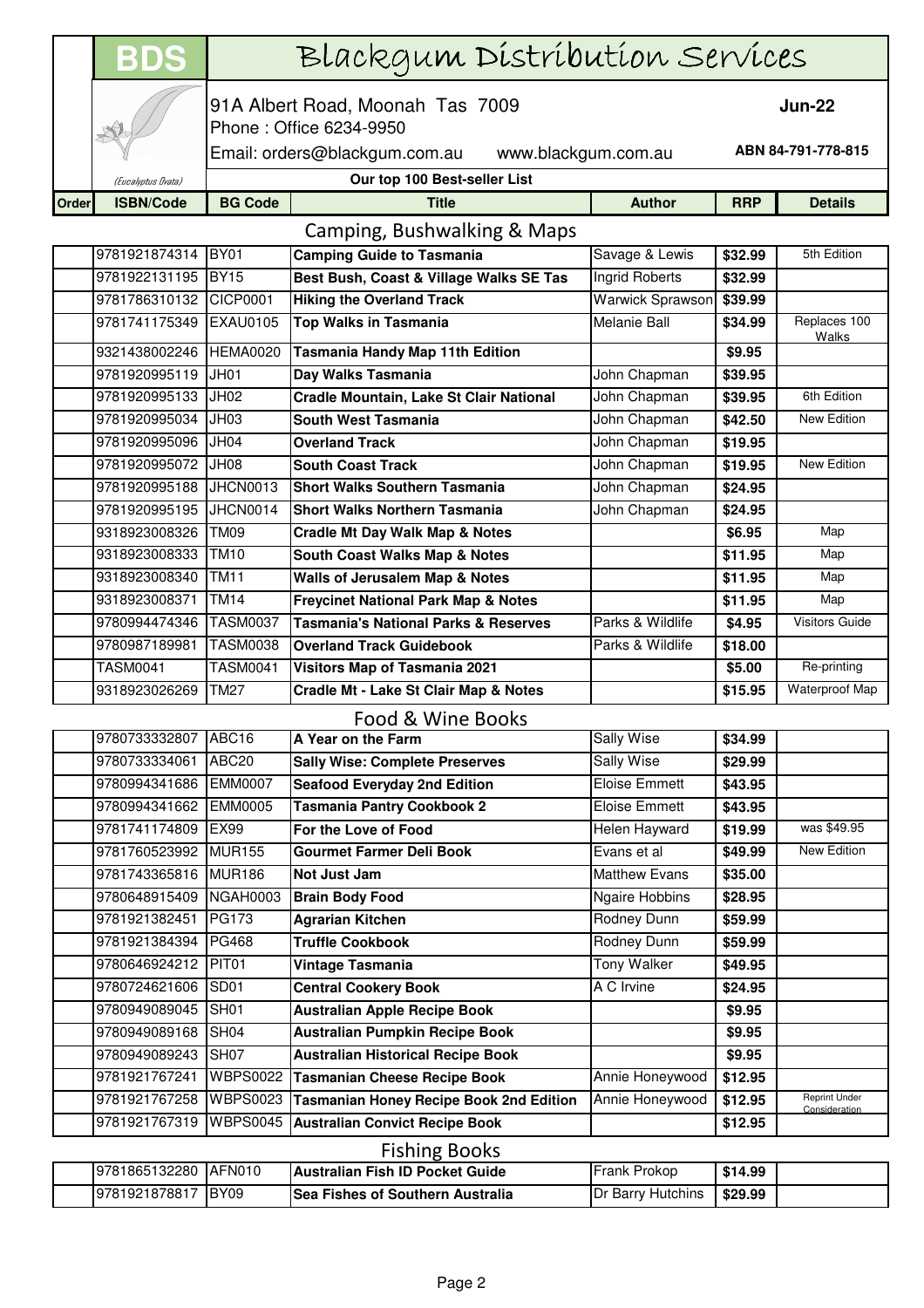|       | <b>BDS</b>                     | Blackgum Distribution Services                                             |                                                                              |                              |                    |                                |
|-------|--------------------------------|----------------------------------------------------------------------------|------------------------------------------------------------------------------|------------------------------|--------------------|--------------------------------|
|       |                                |                                                                            | 91A Albert Road, Moonah Tas 7009<br><b>Jun-22</b><br>Phone: Office 6234-9950 |                              |                    |                                |
|       |                                | ABN 84-791-778-815<br>Email: orders@blackgum.com.au<br>www.blackgum.com.au |                                                                              |                              |                    |                                |
|       | (Eucalyptus Dvata)             |                                                                            | Our top 100 Best-seller List                                                 |                              |                    |                                |
| Order | <b>ISBN/Code</b>               | <b>BG Code</b>                                                             | <b>Title</b>                                                                 | <b>Author</b>                | <b>RRP</b>         | <b>Details</b>                 |
|       |                                |                                                                            | <b>Children's Books</b>                                                      |                              |                    |                                |
|       | 9780980280074                  | <b>ALHA0009</b>                                                            | <b>Tassie Devils &amp; Marshmallows</b>                                      | Alice Hansen                 | \$24.95            |                                |
|       | 9780648377115                  | ALHA0011                                                                   | <b>Pablo the Penguin</b>                                                     | Alice Hansen                 | \$24.95            |                                |
|       | 9781741757521                  | <b>AU52</b>                                                                | <b>Ruby Roars</b>                                                            | Margaret Wild                | \$15.99            | Paperback                      |
|       | 9780987384058                  | <b>BABK0015</b>                                                            | <b>Wilbur Wombat at the Market</b>                                           | Marion & Steve               | \$19.95            |                                |
|       | 9780958653664                  | <b>BB02</b>                                                                | <b>Draw Aussie Animals</b>                                                   | Steve Isham                  | \$9.95             |                                |
|       | 9780987384003                  | <b>BB12</b>                                                                | <b>Daniel the Devil</b>                                                      | Steve Isham                  | \$19.95            |                                |
|       | 9780987384010                  | <b>BB13</b>                                                                | <b>Where the Platypus Sleeps</b>                                             | Steve Isham                  | \$19.95            |                                |
|       | 9780992451004 BLU01            |                                                                            | <b>Monsters of Tasmania</b>                                                  | <b>Rachel Tribout</b>        | \$29.95            |                                |
|       | 9780992451028                  | BLU02                                                                      | <b>Journey of Admiral Bolognaise</b>                                         | <b>Rachel Tribout</b>        | \$29.95            | Adventures of                  |
|       |                                | <b>BSPU0002</b>                                                            |                                                                              | Aleesah Darlison             |                    | Captain Blueberry<br>Paperback |
|       | 9781925275711<br>9780977549238 | <b>CAL151</b>                                                              | <b>Stripes in the Forest</b>                                                 | Mike Calder                  | \$14.99            |                                |
|       | 9780987446350                  | FS <sub>13</sub>                                                           | <b>Little Devil Activity Book</b><br><b>Tazzie the Turbo Chook</b>           |                              | \$9.95             |                                |
|       | 9780994252715 FS25             |                                                                            |                                                                              | Sonia Strong<br>Sonia Strong | \$19.95            |                                |
|       | 9780734418852                  | <b>HALC0101</b>                                                            | <b>Boobook's Nook</b>                                                        | Jennifer Cossins             | \$19.95            |                                |
|       | 9780734417978                  | HALV0285                                                                   | <b>Ultimate Animal Counting Book</b><br><b>101 Collective Nouns</b>          | Jennifer Cossins             | \$29.99            |                                |
|       | 9780207199424                  | HAR02                                                                      |                                                                              | Jackie French                | \$18.99            |                                |
|       | 9780207199950                  | HAR03                                                                      | <b>Tom Appleby Convict Boy</b>                                               | Jackie French                | \$14.95            | Now also in Paper              |
|       | 9780734420473                  | LOTC0008                                                                   | Diary of a Wombat<br><b>Book of Curious Birds</b>                            | Jennifer Cossins             | \$24.95<br>\$26.99 |                                |
|       | 9780646531168                  | LOV01                                                                      | <b>Mesmerised</b>                                                            | Katey Love                   | \$14.95            |                                |
|       | 9780648656005                  | <b>PROP0001</b>                                                            | <b>Benny Bintruck</b>                                                        | Stephanie                    | \$24.95            |                                |
|       | 9780987594655                  | <b>REDP0001</b>                                                            | An Illustrated Handbook Endemic Birds Tas                                    | Jennifer Cossins             | \$14.95            |                                |
|       | 9781876261030                  | RP04                                                                       | <b>Tiddles - Special Tassie Devil</b>                                        | Nita Gilvear                 | \$10.95            |                                |
|       | 9781743830147                  | SCHC0468                                                                   | <b>Wombat Stew 35th Anniversary Edition</b>                                  | Marcia Vaughan               | \$17.99            |                                |
|       | 9780864612724                  | SCH46                                                                      | <b>Little Platypus</b>                                                       | Nette Hilton                 | \$9.99             |                                |
|       | 9781742763460                  | SCHC0432                                                                   | Possum Magic 35th Anniversay Edition                                         | Mem Fox                      | \$16.99            |                                |
|       | 0783024537379                  | <b>WBPS0029</b>                                                            | <b>Tasmanian Tiger Track Colouring Book</b>                                  | Kaye Green                   | \$12.95            | Sold in 10 Pack                |
|       |                                |                                                                            |                                                                              |                              |                    |                                |
|       | 9780648377108                  | <b>ALHA0012</b>                                                            | Tasmaniana<br>Tailored Tasmania 3 - What the Locals Like                     | Alice Hansen                 | \$39.95            |                                |
|       | 9781760875381                  | <b>ALUN0619</b>                                                            | <b>Last Lighthouse Keeper</b>                                                | John Cook                    | \$32.99            |                                |
|       | 9781741751499                  | <b>AU11</b>                                                                | <b>Closing Hells Gates</b>                                                   | Maxwell-Stewart              | \$24.95            |                                |
|       | 9781760290269                  | <b>AU139</b>                                                               | <b>Abandoned Women</b>                                                       | Lucy Frost                   | \$22.99            |                                |
|       | 9781742370682                  | AU153                                                                      | Tasmanian Aborigines: A Hist since 1803                                      | Lyndall Ryan                 | \$35.00            |                                |
|       | 9781760292546                  | AU192                                                                      | Ambitions of Jane Franklin: Victorian Lady                                   | Alison Alexander             | \$22.99            |                                |
|       |                                |                                                                            | <b>Adventurer</b>                                                            |                              |                    |                                |
|       | 9781925403923                  | <b>AUST0003</b>                                                            | Australian Geographic: Tasmania                                              | Aust Geographic              | \$19.99            |                                |
|       | 9781863954914                  | <b>BI03</b>                                                                | Van Diemen's Land - Paperback                                                | James Boyce                  | \$29.95            |                                |
|       | 9780977549207                  | <b>CAL125</b>                                                              | This Island: Tasmania                                                        | Mike Calder                  | \$12.95            | Tasmania Cover                 |
|       | 9780977549245                  | <b>CAL135</b>                                                              | Tasmania Small Wonder Book in Gift Bag                                       | Mike Calder                  | \$19.95            |                                |
|       | 9780992588250                  | <b>EVEV0007</b>                                                            | <b>Blue Water Classics : Portraits Sydney Hbt</b>                            | Andrew Wilson                | \$59.99            |                                |
|       | 9780995357402                  | <b>FLEM0001</b>                                                            | <b>Pause: A Collection of Tasmanian Moments</b>                              | Paul Fleming                 | \$39.99            |                                |
|       | 9780980438178                  | <b>FRAD0012</b>                                                            | <b>Early Motor Touring in Tasmania</b>                                       | L J Morley                   | \$29.99            |                                |
|       | 9780648954842                  | FRAD0014                                                                   | A Unique Photo Album of Road Travelling                                      | L J Morley                   | \$29.99            |                                |
|       | 9780987243195                  | FS <sub>15</sub>                                                           | <b>Tarkine: Wild and Sacred</b>                                              | S&E Bartley                  | \$29.95            |                                |